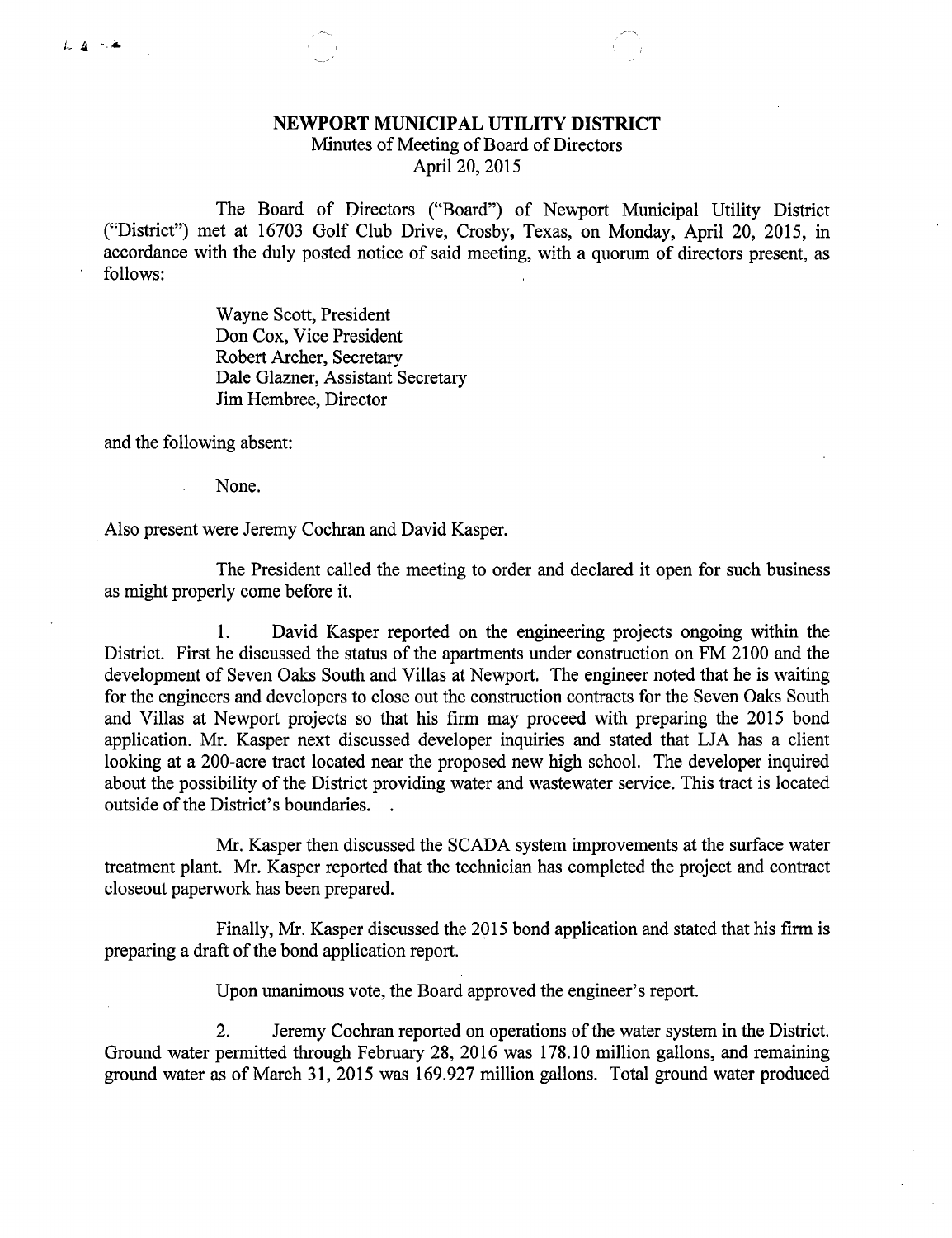was 6.161 million gallons, and total surface water produced was 11.527 million gallons. Billed water was 15.973 million gallons with an accountability of 91%.

 $\zeta_{\rm max}$  .

The operator reported on work completed at the surface water treatment plant, which included repairing air line on Filter No. 1 and No. 2 air scour valves, and pressure washing the exterior of the metal buildings. Chlorinator Maintenance repaired a chlorine regulator. The operator received a quote from HACH for additional online analyzers to connect to the SCADA system. Pending work includes rebuilding the actuators on filter valves and replacing Filter No. 1 "filter to waste" valve.

Mr. Cochran then discussed the status of the water wells in the system and noted that Chlorinator Maintenance repaired a chlorine regulator at Water Plant No. 1. Pending work includes replacing a leaking check valve at Water Plant No. 1.

Mr. Cochran then reported on the status of the wastewater system in the District. Total flow for March amounted to 29.821 million gallons, with an average daily flow of 0.962 million gallons. There was 9.9" of rainfall for the month. There were no violations noted at the facility.

The operator next reported on work completed at the wastewater treatment plant, which included replacing a damaged electrical line and plug on the decant pump, using the jet machine to clean out the drain line from the dumpster pad, installing a sprayer line and sprayers on Aeration Basin No. 2, and installing limestone in potholes in the driveway. Pending work includes analysis training with Envirodyne for laboratory sampling.

Mr. Cochran next discussed the operations of the District lift stations and noted that on April 10, 2015, the operator responded to a power failure at Dunes lift station caused by a blown fuse on CenterPoint's main line. The operator also repaired a water leak on the irrigation line at Seven Oaks lift station and filled in a low spot with sand. Lastly, the operator purchased and installed degreaser in four of the District's lift stations.

Mr. Cochran then reported on the District work. There were 14 water leaks and main line repairs, 10 sewer back-up and sewer line repairs, 15 taps, 11 meters changed out, and six maintenance items.

Upon unanimous vote, the Board approved the operator's report as presented.

3. Mr. Cochran then discussed the status of the District parks. He noted that the contractor completed repairs to the splash pad controls and piping. The operator purchased commercial grade weed killer for use in park landscaping, and reinstalled the park rules sign that had been pulled out of the ground at Flying Bridge Park. Pending work includes filing an insurance claim for a shorted out DVR at Port O'Call Park, S. Diamondhead Park, and several cameras due to lightning.

The operator provided the Board with a detailed list of vandalism activity that occurred at the parks over the last month. There was then discussion regarding what corrective actions could be taken to minimize vandalism. After discussion, it was decided that the restrooms would only be open during the time the parks are staffed, which is daily from 7:30

ć.

 $\ddot{\phantom{1}}$